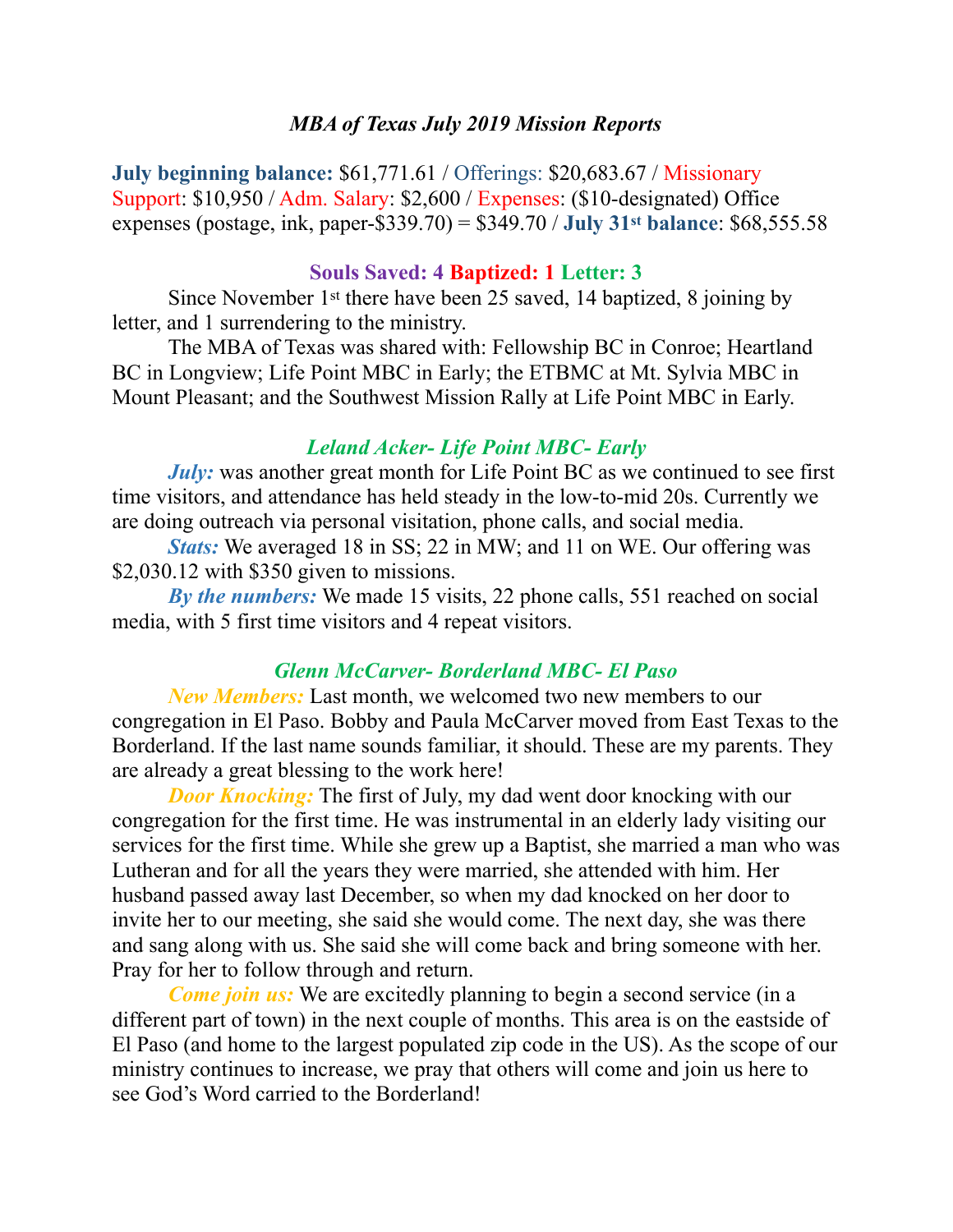# *Victor Rice- Shiloh MBC- San Antonio*

**Praise:** Before any figures are reported I want to praise the Lord for a great month of answered prayers, support, both spiritual and financial, and the Lord adding to the church. For without the Lord none of this is possible.

 One Sunday morning service an older lady that visited for a month came forward after accepting the Lord and request to join by baptism. The following week we had Sis. Blakeley, who is serving in the Air Force, and had been coming for 1½ years, and a member at New Hope in Ark. came forward to join by letter and her pastor (dad) presented her letter at the service.

**Stats:** We averaged 15 in SS; 28 in MW; 16 SE; and 15 on WE. Our offering was \$5,059.01 with \$369 given to missions and \$1,200 paid on rent. We had **4 saved**, **1 baptized**, and **1 to join by letter**.

 One Monday at work I was in Kerrville getting one of our trucks oil changed when a gentleman who was the organist for the church of Scientology carried on a conservation about religion and I shared there is a big difference in man's religion verses God only. The result as I was sharing about how we are sinners with hope in man and shared a verse concerning the woman caught in adultery that he wanted explained. Afterwards he realized he was a sinner and cried out to the Lord as Savior. And he said he guessed he wasn't going to be their organist anymore and was going back and have the female pastor explain why she was not presenting the full bible.

 The last Sunday morning service, we had prior to the baptism, a man come forward professing Christ as Savior and request joining by baptism. We went to Faith MBC to use their baptistery. Afterwards a young 10yr. old girl pulled me aside and asked to be baptized after hearing Acts chapter 8. I explained how she was a sinner and needed to ask forgiveness and call upon Jesus Christ as Savior. Upon her praying to the Lord with me and her grandmother, she received Christ. Praise the Lord for He is good all the time.

# *David Smith- Lifeline BC- Mansfield*

**VBS:** We had 10 children come out on average each of our 3 day VBS. One family has visited our church from this outreach already. There were about 10 volunteers who helped us each day. We are so thankful for each one that came to help us. Our Mobile Church became a real blessing as we utilized it for our VBS. We were able to play outside with the kids and have crafts in the cool indoors as well. It served us well. We are anticipating more opportunities as God opens the doors for us.

**Stats:** Our average was 14 in MW and 6 in small groups. We had 2 first time guests. Our offering was \$2,150 with \$600 given to missions and \$650 paid on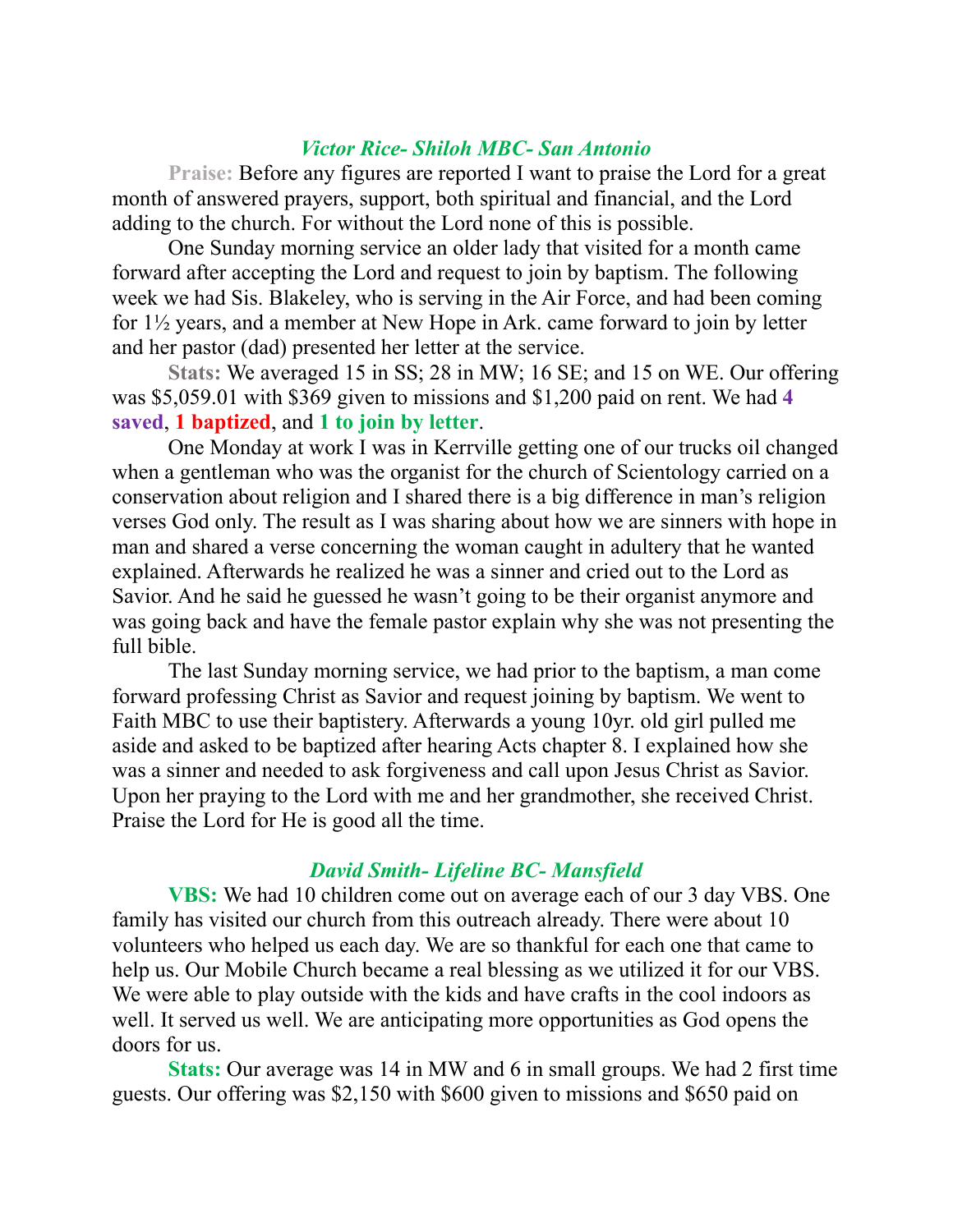rent. Also \$300 was paid toward the pastor, and \$150 for the pastor's insurance.

**Faith Promise:** Our folks are giving to our mission projects and it is a blessing. By the grace of God in a few more months we hope to be sending the funds to help build a water well for a village in India, which is for the orphanage as well that we are helping Sis. Terry Hilliard with.

Picnic: Two African churches joined with Lifeline to host a community picnic event. We were all able to witness to a lot of different people: Muslims, Hispanic, and many more. The gospel was presented by all these men. Bro. Ted Barker was with us too!

# *Daniel Tijerina- A New Beginning BC- Mission*

**Growth:** We have been meeting at Mt. Calvary MBC in Pharr. A large family that are members has returned to have fellowship with us.

 As I stated in my previous report, a Pastor friend has been attending services with us. He is helping me prepare a plan of action for the mission so that we may continue moving forward working in the Lord's Vineyard. He also helps me preach since my knee injury is not one hundred percent healed.

**Praises:** We give all Honor and Glory to our Lord and Savior for His care and provision for us. We also thank our sponsoring church and each one who supports the MBA, TMD, and TMB.

**Stats:** Our averages were 23 in MW; 12 in EW; and 6 on WE.

**Future:** We have submitted the TMD application to Bro. Slocumb for the 4th quarter funds. If the Lord sees it fit for us to receive the funds, they shall be used to assist us with acquiring a permanent meeting place. Plans to organize into a local New Testament Church next year are moving forward.

# *Joe Bozarth- Fellowship MBC- Conroe*

**Wonderful:** We had a wonderful month. A lot of visitors, some were prospects. I'm looking forward to reaching out to those guest who have attended. Our membership has suffered a lot of sickness and one death. As I prepare this report I am also thinking about the funeral. The gentleman was a veteran and was in the V. A. Hospital, which is located across Houston from us, about 70-80 miles in downtown Houston traffic. Others have been closer and not so much traffic.

**Stats:** Our averages were 11 in SS; 15 in MW; 8 in SE; and 10 WE. Our offering was \$3,391 with \$364.12 given to missions and \$3,002.32 paid on the loan.

**Preparing:** We are still preparing for the new property to be turned into a park and play ground. We had the brush cleared and the clearing left a lot of small stumps that will need to be removed by hand. This mission is excited about getting the project finished and allowing people to come and we can reach out while they